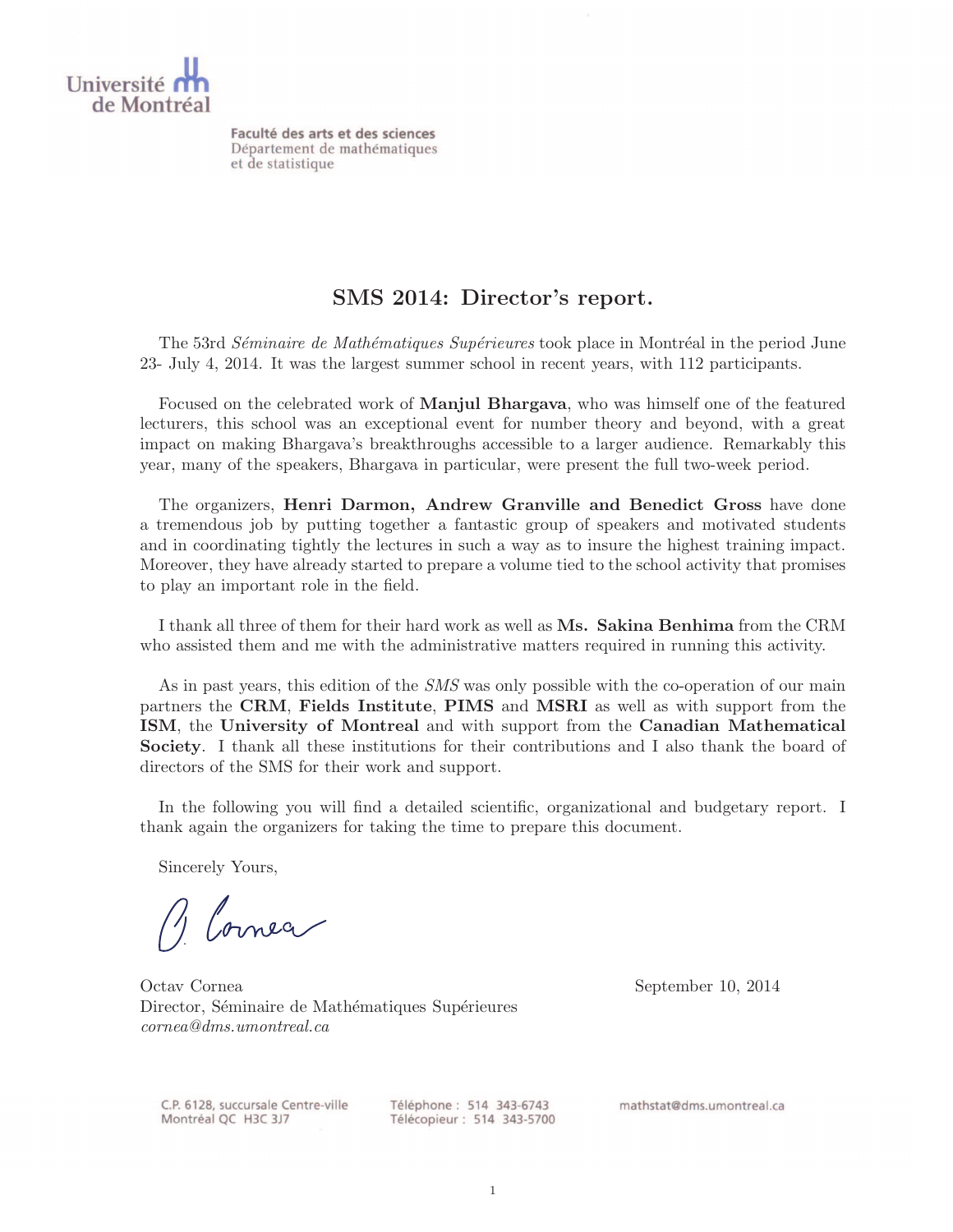# **École d'été SMS 2014: Comptage d'objets arithmétiques**

## **SMS 2014 Summer School: Counting Arithmetic Objects**

2014-06-23 - 2014-07-04

#### **1. Organisateurs / Organisers:**

Henri Darmon (McGill University) Andrew Granville (Université de Montréal) Benedict Gross (Harvard University)

#### **2. Conférenciers / Speakers :**

Manjul Bhargava (Princeton) I/ Introduction and perspective II, III/ How to count rings and fields IV/ Applications to the Birch and Swinnerton-Dyer conjecture V/ Future perspectives

Henri Darmon (McGill) I/ Curves, geometric aspects II/ Curves, diophantines aspects

Jordan Ellenberg (Wisconsin) I, II/ Topological and algebraic geometry method over function fields

Eknath Ghate (TIFR. Mumbai) I/ Basic algebraic number theory II/ Counting Artin representations and modular forms of eight one

Eyal Goren (McGill) I, II/ Algebraic groups, representation theory, and invariant theory

Andrew Granville (U de Montreal) I/ Basics of binary quadratic forms and Gauss composition II/ Basic analytic number theory

Benedict Gross (Harvard) I, II/ Arithmetic invariant theory and hyperelliptic curves

Wei Ho (Columbia) Coregular spaces and genus one curves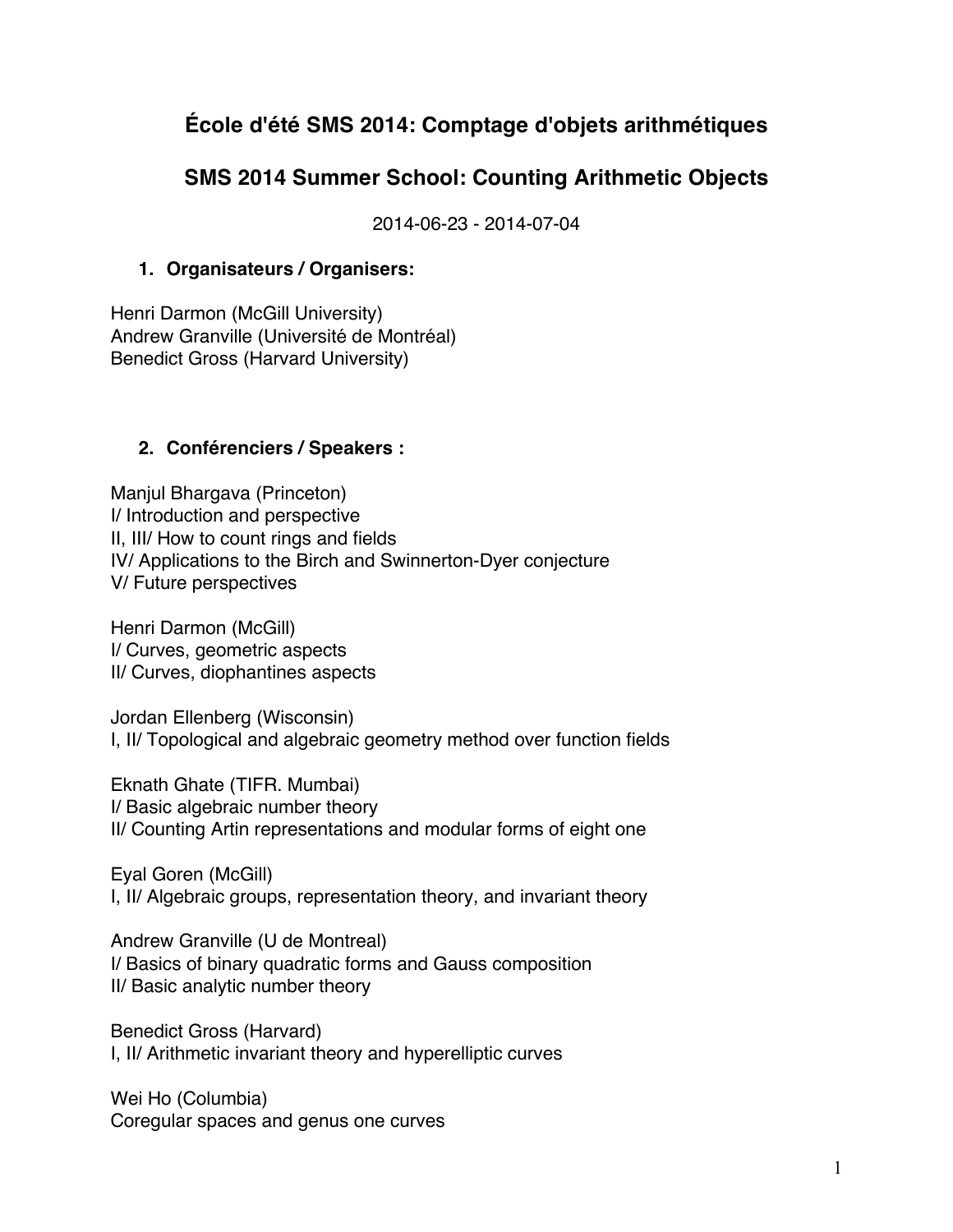Melanie Matchett-Wood (Wisconsin) I/ Cubic rings II/ Quartic and quintic rings III/ Rings associated to binary n-ic forms, composition of  $2 \times n \times n$ boxes and class groups IV/ Heuristics for number field counts and applications to curves over finite fields.

Jennifer Park (MIT / CRM) The Chabauty method and symmetric powers of curves

Bjorn Poonen (MIT) I/ Moduli space of rings II, III/ Selmer groups and heuristics IV/ Chabauty methods and hyperelliptic curves

Arul Shankar (Princeton) Binary quartic forms; bounded average rank of elliptic curves

Michael Stoll (Beyreuth) Rational points on curves

Takashi Taniguchi (Kobe) The zeta functions attached to prehomogeneous vector spaces

Frank Thorne (U South Carolina) Zeta Function methods

Jerry Wang (Princeton) Counting methods over global fields

9 problem sessions, led by Jordan Ellenberg, Wei Ho, Jennifer Park, Arul Shankar, Frank Thorne and Jerry Wang

#### **3. Nombre de participants / Number of participants :112**

#### **4. Résumé de l'activité / Activity resume :**

This was the first summer school to focus on the new approach to arithmetic geometry which has been led by Manjul Bhargava, and resulting in several extraordinary results, including that almost 2/3rds of elliptic curves satisfy the Birch-Swinnerton Dyer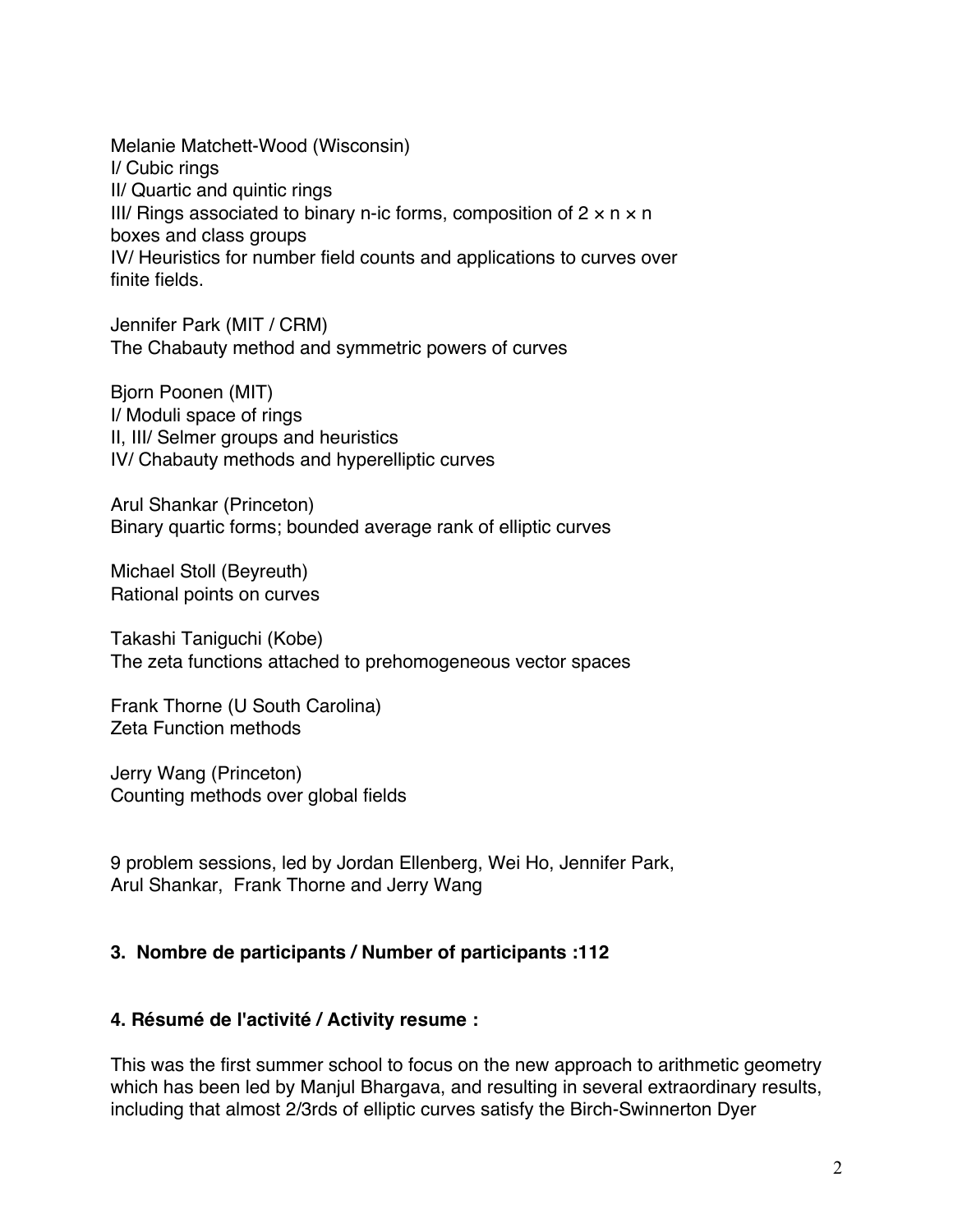conjectures (up to the 2-part of the Tate-Safarevic group). The vast majority of the work in this area has come from Princeton and Boston, and one goal was to allow a much wider cohort into the subject. The lecturers were specifically asked to help the listeners develop an intuition for the area, and not worry about all of the details. One difficulty in understanding the subject is that the published papers often focus on the more geometric intuition, though much of the (key) ring theory can be developed through simpler algebraic insights and combinatorial constructions. Again the lecturers were asked to bring these to the fore, and did so.

Bhargava himself is a fantastic lecturer and enjoyed, not only gearing his own talks to a wider audience, but working with some of the (fairly junior) lecturers to appropriately focus their talks. The series by Melanie Wood (on all of the rings involved) and by Arul Shankar (on how to count the arithmetic objects involved) were masterful, and gave the listeners the opportunity to delve deep into this important subject with a great sense of the intuition behind these techniques. Bjorn Poonen managed to explain quite a bit of challenging algebraic geometry in a way that brought everyone along, giving insight into conjectures on ranks, as well as the new ways of exploiting Chabauty's method to determine all of the rational points on a given (high genus) curve. Taniguchi and Frank Thorne exposed the deeper analytic techniques, all the while respecting that the majority of the audience were algebraists so needed to be carefully led through the meaning behind each step.

Dick Gross is one of the great arithmetic geometers of our time, and a fantastic expositor, as he once again showed, using the invariant theory (as explained by Jerry Wang) to attack rational points on hyperelliptic curves. There were also excellent "one-off" lectures by Wei Ho, Jennifer Park, Eknath Ghate (though actually two "one-off" lectures) and Michael Stoll, on various exciting parts of the theory. And a rather different perspective explained by the always entertaining and inspiring Jordan Ellenberg.

Each day was rounded off by an extensive problem session, challenging the participants to immerse themselves in the details of the theory of that day. Each day's problem session was led by some of the the more junior lecturers.

#### **5. Record of activities :**

The SMS lecture series started on Monday morning and got off to a fantastic start with a masterful lecture by Manjul Bhargava on "Introduction and Perspective", laying out the broad themes for the entire program of lectures.The following lectures that day were devoted to covering essential background topics on algebraic groups, representation theory, and invariant theory (Eyal Goren) and algebraic number theory (Eknath Ghate). The day closed with a historically motivated and insightful discussion of Gauss's theory of composition of binary quadratic forms, delivered by Andrew Granville.

Tuesday was devoted to further nuts an bolts. Henri Darmon lectured on the theory of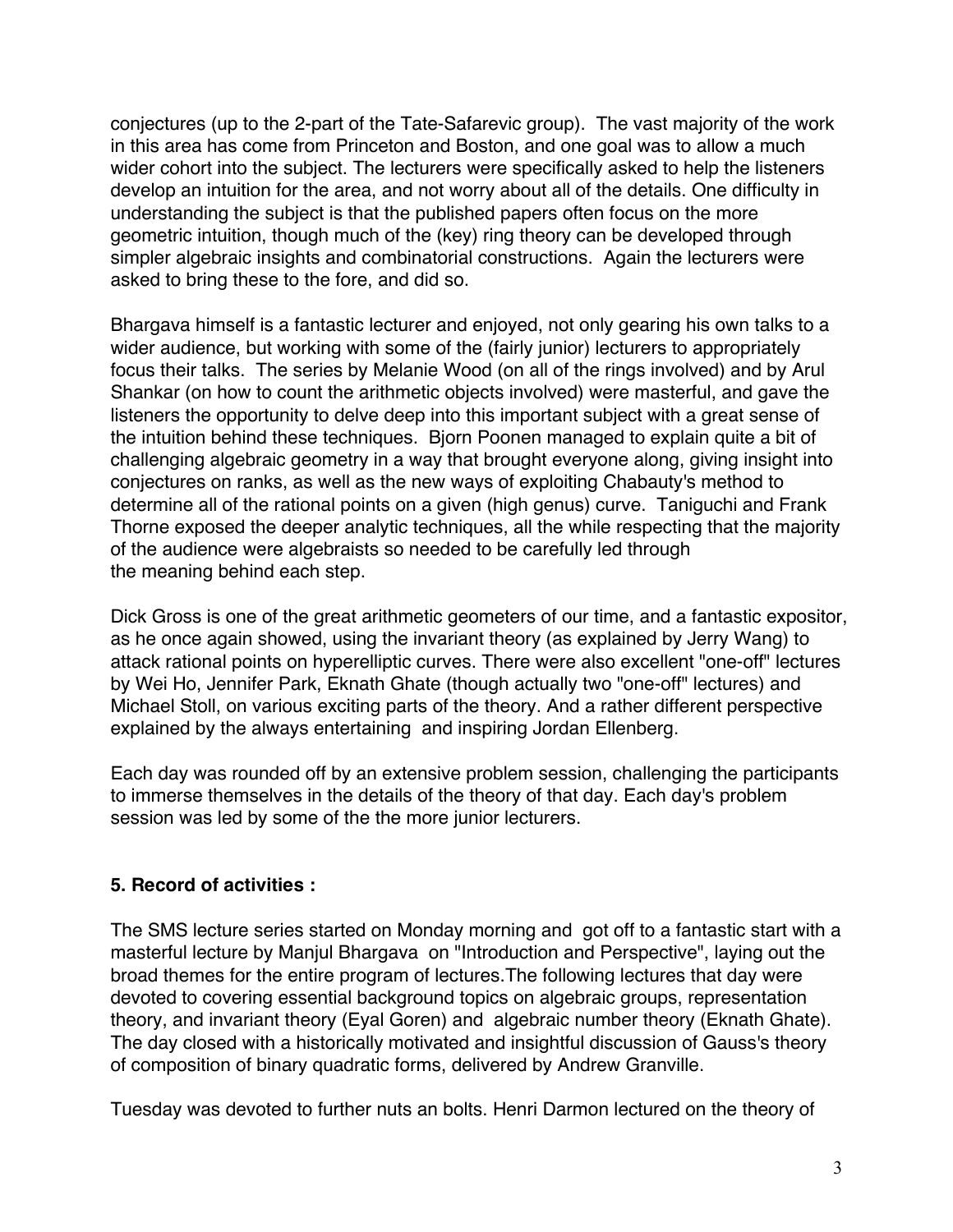algebraic curves, including such basic topics as the Riemann-Roch theorem and its applications, as well as various diophantine aspects, culminating with the corresopndence, discovered by Swinnerton-Dyer, between two-torsion elements in the Selmer group of an elliptic curve and equivalence classes of binary quartic forms. Andrew Granville covered basic topics in analytic number thoery and in the geometry of numbers.

Wednesday saw further discussion of representation theory by Eyal Goren, and the start of Melanie Matchett Wood's masterful expose of the classification of rings of low degree, followed by a stimulating problem session that was run by Jennifer Park, Arul Shankar and Frank Thorne.

On Thursday, Bhargava and Wood both discussed techniques for parametrising and counting rings and fields of low degree, and Takashi Taniguchi contrasted their approach with more traditional ones based on the notion of the zeta function attached to a prehomogenous vector space. The day closed with a problem session animated by Arul Shankar and Frank Thorne.

On Friday Bhargava continued with his lecture series on counting rings and fields, while Matchett-Wood reviewed various heuristics for number field counts, with special emphasis on the fruitful analogy with the theory of curves over finite fields. Bjorn Poonen closed the week with a lovely discussion of his notion of a ``moduli space of rings" which resonated nicely with many of the themes of the summer school.

In response to overwhelming demand from the participants, some extra lectures were scheduled on Saturday. Frank Thorne was thus able to discuss zeta function methods in greater depth, and Eknath Ghate was able to describe the connection between modular fors of weight one and certain Artin representations, of the kind that have been successfully parametrised and counted by Bhargava and his school.

While the first week was devoted to basic background material and to the problem of parametrizing the integral orbits in prehomogenous vector spaces, the second week turned to the more challenging task of counting analogous orbits in settings where the group action has a free ring of invariants. Such actions arise, for instance, in parametrising elements of small order in the Selmer groups of elliptic curves. Arul Shankar thus explained how the relation between 2-selmer elements and equivalence classes of binary quaartic forms could be parlayed into striking upper bounds for the average rank of elliptic curves over the rationals. Bjorn Poonen followed with a discussion of the heuristics that such Selmer groups are expected to obey, while Stoll explained the significance of these results for the study of rational points on curves of higher genus. The successful first day of the second week concluded with a wellattended problem session run by Jennifer Park and Arul Shankar.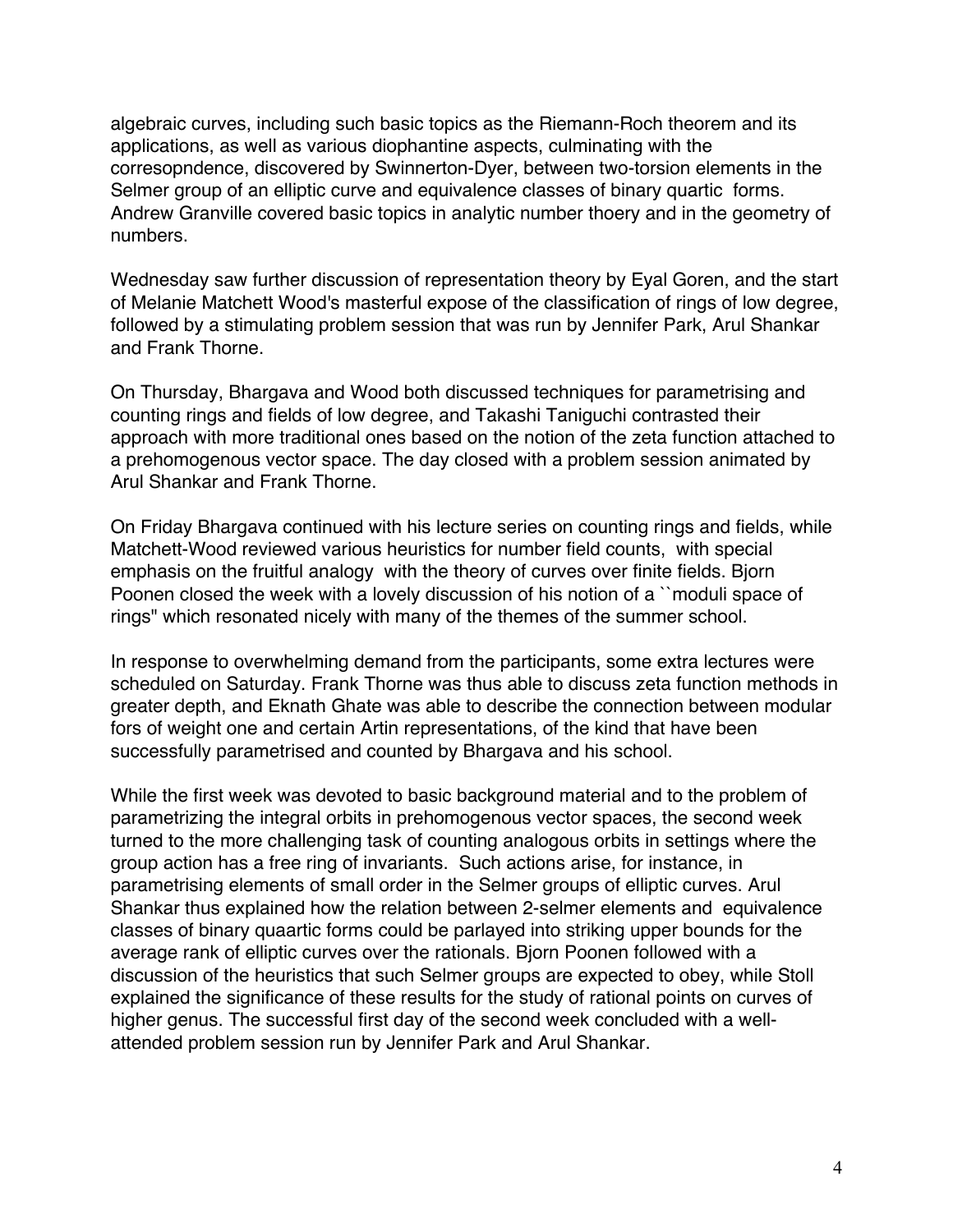Tuesday was devoted to a lecture by Wei Ho on the theory of coregular spaces and to Benedict Gross's first lecture, on the theme of arithmetic invariant theory. The problem session, run this time by Wei Ho and Jerry Wang, was as always well attended and much appreciated by the younger participants.

The Wednesday lectures explored in greater depth the results on ranks of elliptic curves, with Manjul Bhargava explaining how they imply (when combined with deep arithmetic results of Gross-Zagier, Kolyvagin, Skinner-Urban, and others) that the Birch and Swinnerton-Dyer conjecture is true for a large, positive proportion of all elliptic curves over the rationals. Poonen described how Bhargava's rank estimates are consistent with various heuristics on the behaviour of Selmer groups which have emerged in recent times, spurred partly by the progress arising from the work of Bhargava, and Gross concluded his two-part series on arithmetic invariant theory.

The Thursday program was devoted to a discussion of hyperelliptic curves, with lectures by Bjorn Poonen, Jordan Ellenberg, and Jerry Wang on the Chabauty method, function field methods, and various counting methods over global fields.

Some of these themes were futher amplified in the condluding lectures of Friday, in which Jennifer Park discussed how the Chabauty method can be applied to symetic powers of curves to yield strong upper bounds on average for the number of rational points of fixed (small) degree on cruves of a given genus. Ellenberg concluded his inspiring lecture series on topological and geometric methods in the function field setting. Finally, the SMS ended in grand style, with an ambitious lecture on future perspectives in the subject by Manjul Bhargava,which is sure to have inspired the younger students with the many possibilities still to be explored in this burgeoning new branch of number theory.

#### **6. Organisation :**

There were a little over 150 applications received. The 82 participants that were eventually selected were later joined by another 14 well-qualified researchers and local students that registered later in the process. The main selection criterion was the relevance of the SMS theme to the applicant's scientific interests. It was also decided early on to give absolute priority to young researchers without a PhD, and this in itself was enough to narrow down the applicant list to one in which everyone who had a decent scientific justification for wanting to attend could be supported. Among the participants there were 25 women participants of which 3 speakers, 15 postdoctoral researchers and 12 more advanced researchers.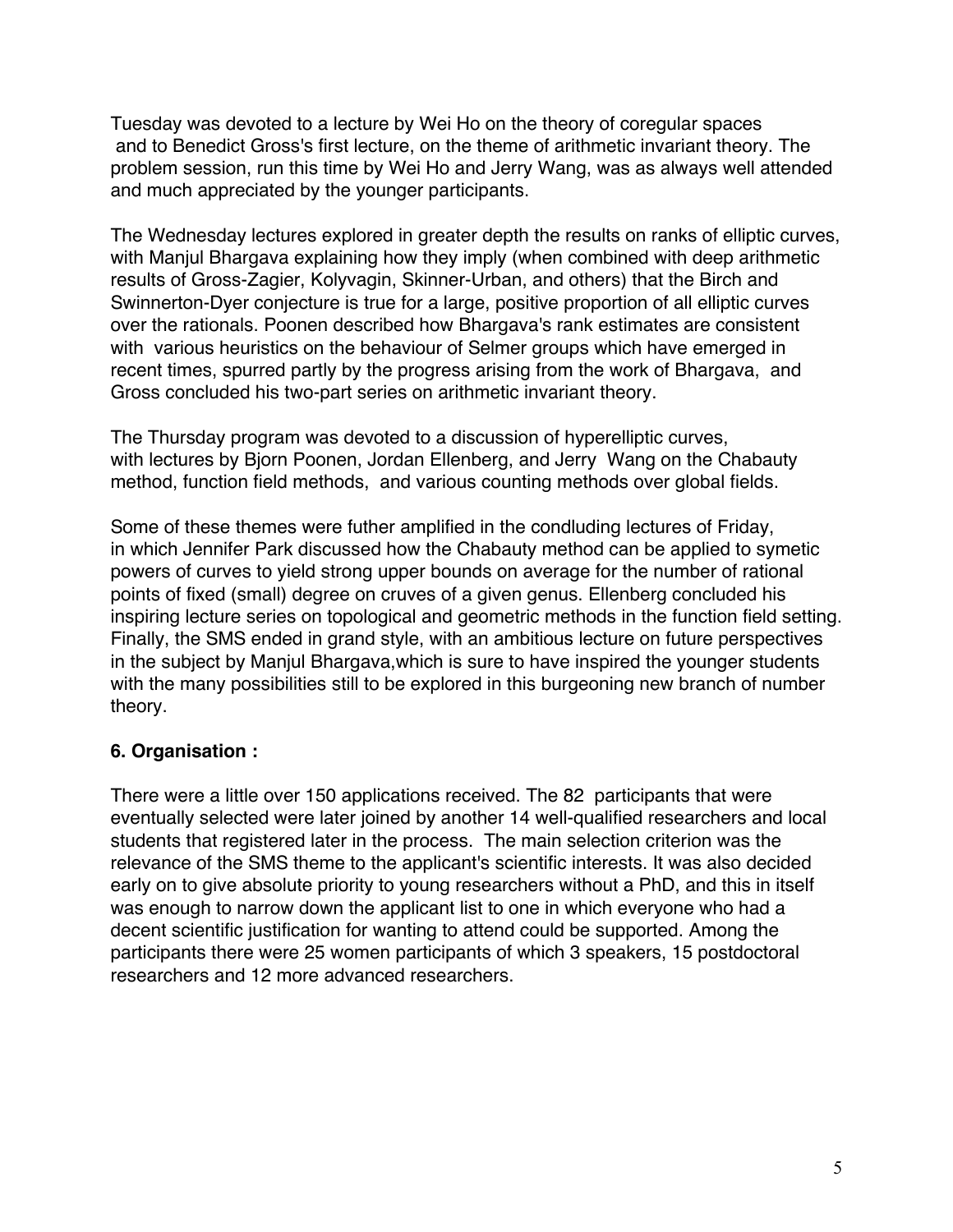# **7. List of Participants :**

| <b>SPEAKERS</b>       | <b>Institution</b> |
|-----------------------|--------------------|
| Manjul Bhargava       | Princeton          |
| Henri Darmon          | McGill             |
| Jordan Ellenberg      | U Wisconsin        |
| <b>Eknath Ghate</b>   | TIFR               |
| Eyal Goren            | McGill             |
| Andrew Granville      | U de Montréal      |
| <b>Benedict Gross</b> | Harvard            |
| Wei Ho                | Columbia           |
| Melanie Matchett-Wood | U Wisconsin        |
| Jennifer Park         | <b>CRM</b>         |
| <b>Bjorn Poonen</b>   | <b>MIT</b>         |
| Arul Shankar          | Princeton          |
| Michael Stoll         | Bayreuth           |
| Takashi Taniguchi     | Kobe               |
| Frank Thorne          | U South Carolina   |
| Jerry Wang            | Princeton          |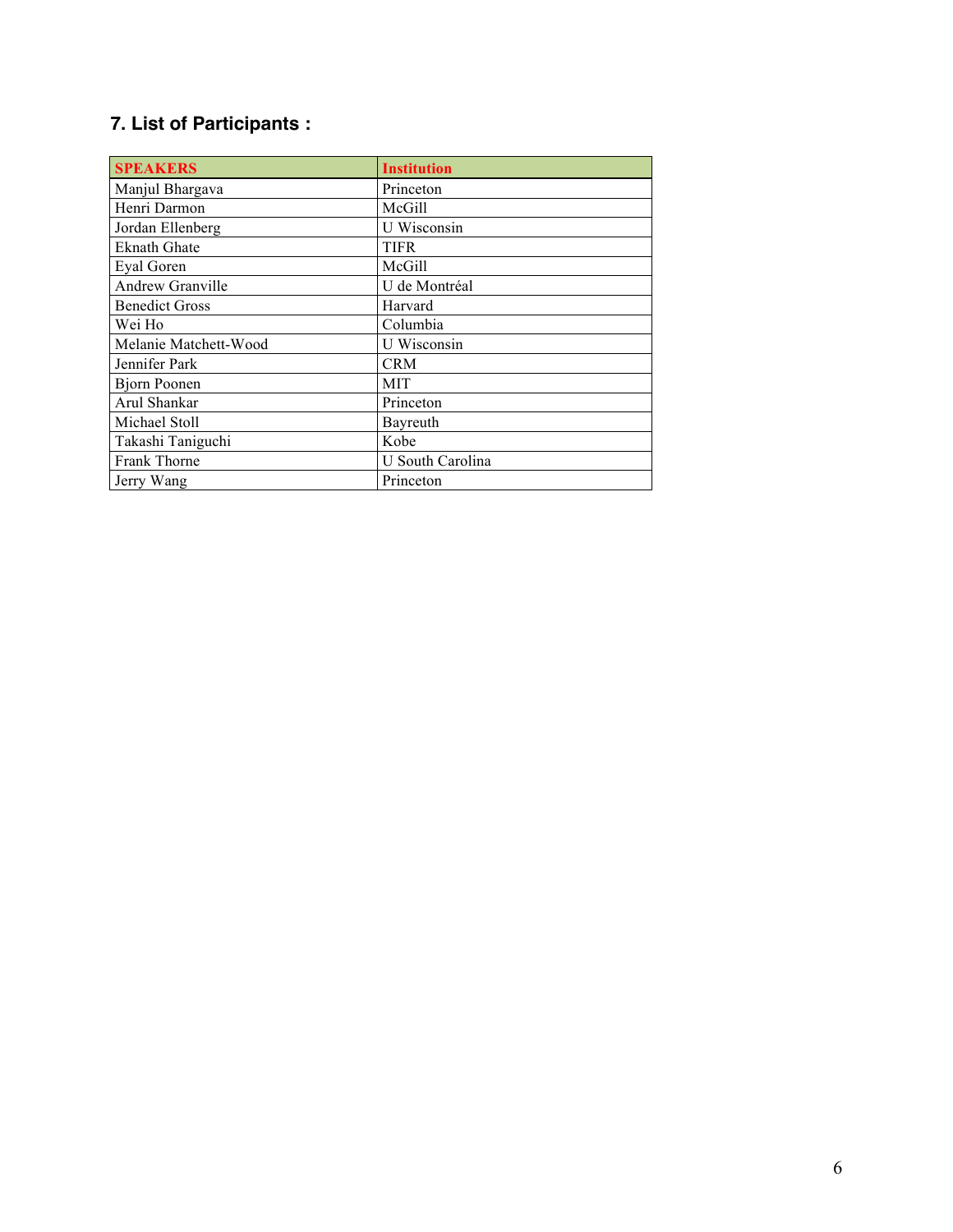| <b>PARTICIPANTS</b>       | <b>Institution</b>                     |
|---------------------------|----------------------------------------|
| Akhtari Shabnam           | Univ of Oregon                         |
| Alzahrani Manal           | Concordia                              |
| Amoros Carafi Laia        | Université du Luxembourg               |
| Ananth Shankar            | <b>Harvard University</b>              |
| Aryan Farzad              | University of Lethbridge               |
| Ataei Jaliseh Masoud      | Western University                     |
| Bardestani Mohammad       | University of Ottawa                   |
| <b>Bates Matthew</b>      | University of Massachusetts            |
| <b>Bettin Sandro</b>      | Université de Montréal                 |
| <b>Blakestad Clifford</b> | University of Colorado Boulder         |
| Blanco-Chacon Ivan        | Aalto University School of Science     |
| Carter Brandon            | University of Michigan                 |
| Castillo Abel             | University of Illinois at Chicago      |
| Chiche-Lapierre Valentine | Concordia                              |
| Chow Dylon                | University of Illinois at Chicago      |
| Coatney Ryan              | University of Arizona                  |
| Cowan Alex                | Coulumbia University                   |
| David Chantal             | Concordia                              |
| Davidoff Giuliana         | Mount Holyoke College                  |
| Davis Rachel              | <b>Purdue University</b>               |
| Debaene Korneel           | <b>Ghent University</b>                |
| Destagnol Kevin           | Université Paris 7                     |
| Dixit Anup                | University of Toronto                  |
| Dupuy Taylor              | <b>UCLA</b>                            |
| Felix Adam                | University of Lethbridge               |
| Fiorilli Daniel           | University of Michigan                 |
| Freiberg Tristan          | University of Missouri                 |
| Garcia-Fritz Natalia      | Queen's University                     |
| Gunton Cody               | University of Arizona                  |
| Habsieger Laurent         | <b>CRM</b>                             |
| Hortsch Ruthi             | Massachusetts Institute of Technology  |
| Huang Zili                | Northwestern University                |
| Ishitsuka Yasuhiro        | Kyoto                                  |
| Jana Subhajit             | University of British Columbia         |
| <b>Kamenetsky Daniel</b>  | University of South Carolina           |
| Khayutin Ilya             | <b>Hebrew University</b>               |
| Klagsbrun Zev             | CCR-La Jolla                           |
| Krishnamoorthy Raju       | Columbia University                    |
| Lalin Matilde             | Univeristé de Montréal                 |
| Lang Jaclyn               | University of California - Los Angeles |
|                           |                                        |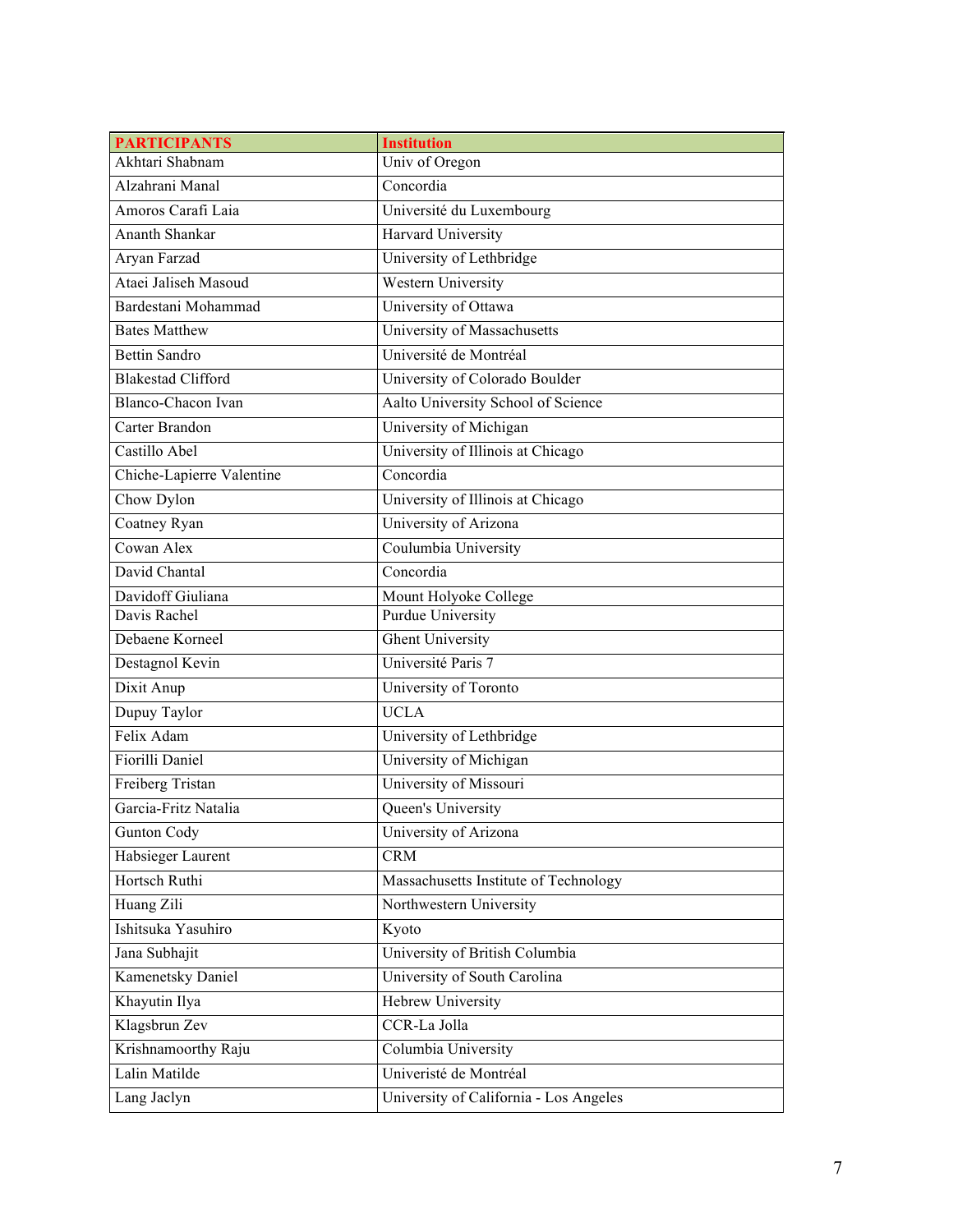| Le Boudec Pierre         | Ecole Polytechnique Fédérale de Lausanne   |
|--------------------------|--------------------------------------------|
| Lee Seok Hyeong          | Princeton University                       |
| Lemke Oliver Robert      | <b>Stanford University</b>                 |
| Leshin Jonah             | <b>Brown University</b>                    |
| Long Misty               | Kansas State University                    |
| Maffucci Riccardo Walter | King's College London                      |
| Malik Amita              | University of Illinois at Urbana-Champaign |
| Manber Shelly            | <b>UC</b> Berkeley                         |
| Mangerel Alexander       | University of Toronto                      |
| McGown Kevin             | <b>Ursinus College</b>                     |
| McMeekin Christine       | <b>Cornell University</b>                  |
| Meleleo Giulio           | Roma Tre                                   |
| Milione Piermarco        | Universitat de Barcelona                   |
| <b>Miller Alison</b>     | Princeton University                       |
| Miller Daniel            | <b>Cornell University</b>                  |
| Milovic Djordjo          | Leiden University                          |
| Mocs Lucia               | Princeton University                       |
| Morgan Adam              | University of Bristol                      |
| Najman Filip             | University of Zagreb                       |
| Nakahara Masahiro        | Rice University                            |
| Parks James              | University of Lethbridge                   |
| Pasten Hector            | Queen's University                         |
| Roe David                | University of Calgary                      |
| Saha Arnab               | <b>Australian National University</b>      |
| <b>Scarfy Justin</b>     | The University of British Columbia         |
| Shnidman Ari             | University of Michigan                     |
| <b>Simard Nicolas</b>    | McGill                                     |
| Singh Vijaykumar         | UBC & Simon Fraser University              |
| Somoza Henares Ana       | Universitat Politècnica de Catalunya       |
| Su Heng                  | UC Irvine                                  |
| <b>Tang Yunqing</b>      | Harvard University                         |
| Trinh Tien               | <b>Rutgers University</b>                  |
| Tsang Cindy (Sin Yi)     | University of California, Santa Barbara    |
| Tse Ling-Sang            | University of Waterloo                     |
| <b>Turner Lise</b>       | McGill                                     |
| Vincent Christelle       | <b>Stanford University</b>                 |
| Wong Peng-Jie            | Queen's University                         |
| Xia Yuhou                | Princeton University                       |
| Xio Stanley              | University of Waterloo                     |
| Yamagishi Shuntaro       | University of Waterloo                     |
| Youcis Alex              | University of California, Berkeley         |
| Zomervrucht Wouter       | Leiden University                          |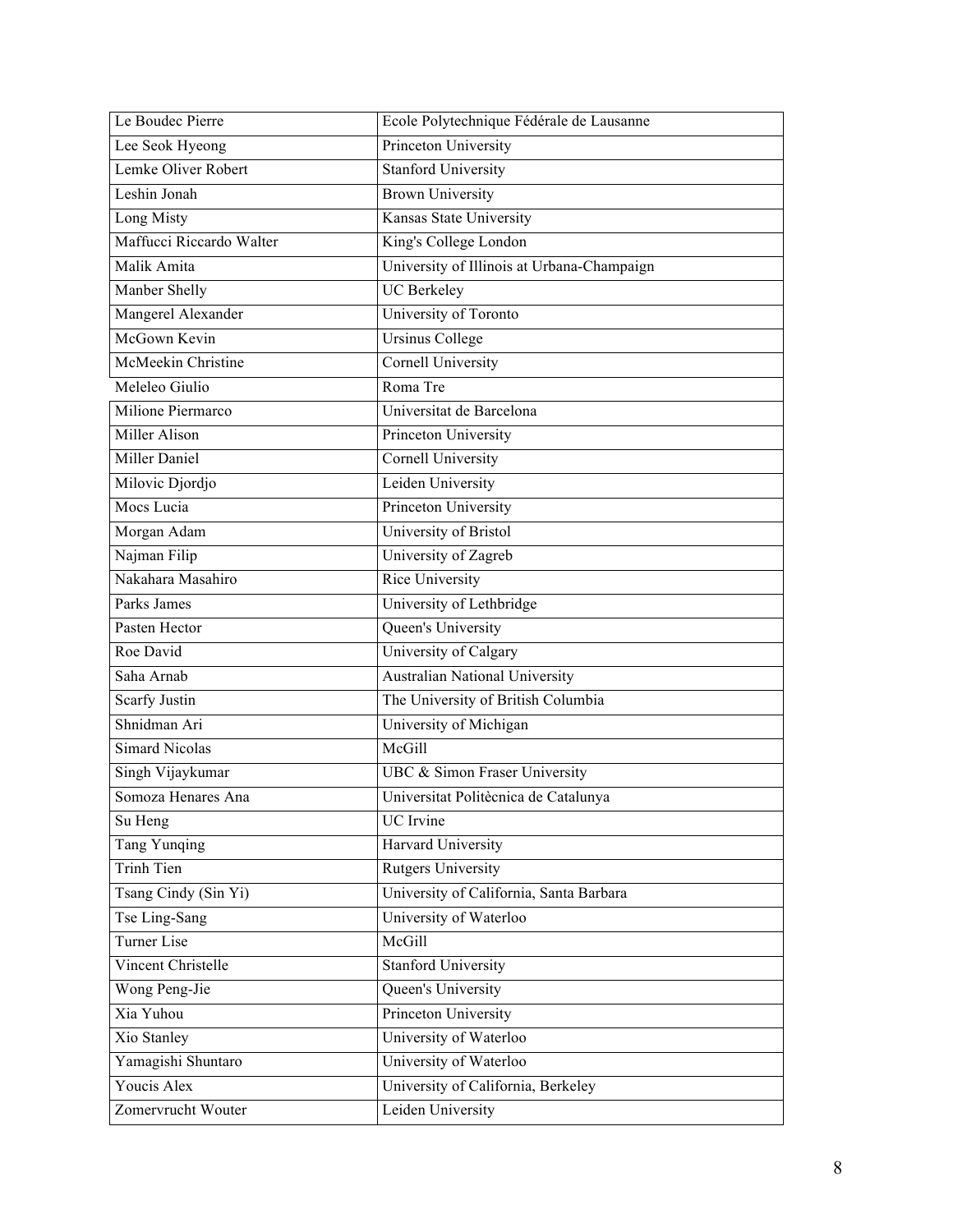| <b>Late registrations</b> | <b>Institution</b> |
|---------------------------|--------------------|
| Amalega Bitongo François  | <b>UdM</b>         |
| Beauchamps Houde Gabriel  | UdM                |
| Brakocevic Miljan         | McGill             |
| <b>Bujold Crystel</b>     | UdM                |
| Dias Dimitri              | UdM                |
| Elias Yara                | McGill             |
| Kisilevski Hershy         | Concordia          |
| Koukoulopoulos Dimitris   | UdM                |
| Link Sofie                | Concordia          |
| Mehdizadeh Marzieh        | Concordia          |
| Meisner Patrick           | Concordia          |
| Nam Jungbae               | Concordia          |
| Sadoughianzadeh Reza      | Concordia          |
| Sprung Florian            | <b>IHES</b>        |

#### **8. Program :**

**SEMAINE I / WEEK I: RINGS AND REPRESENTATIONS WITH ONE INVARIANT Lundi 23 juin/ Monday June 23** – Background 8:00-9:00. Breakfast and registration. **9:00-10:30 : Manjul Bhargava**  Introduction and perspective 10 :30. Pause Café/ Coffee break **11:00-12:00 : Eyal Goren**  Algebraic groups, representation theory, and invariant theory 12:00-2:00. Dîner/Lunch **2:00-3:00 : Eknath Ghate** Basic algebraic number theory (number fields, class groups, why they are useful/interesting) 3 :00. Pause Café/ Coffee break **3:30-5:00. : Andrew Granville** Basics of binary quadratic forms and Gauss composition. **Mardi 24 juin/ Tuesday June 24** – Background, II

8 :30. Petit-déjeuner/ Breakfast **9:00-10:00 : Henri Darmon** Curves, geometric aspects 10 :00. Pause Café/ Coffee break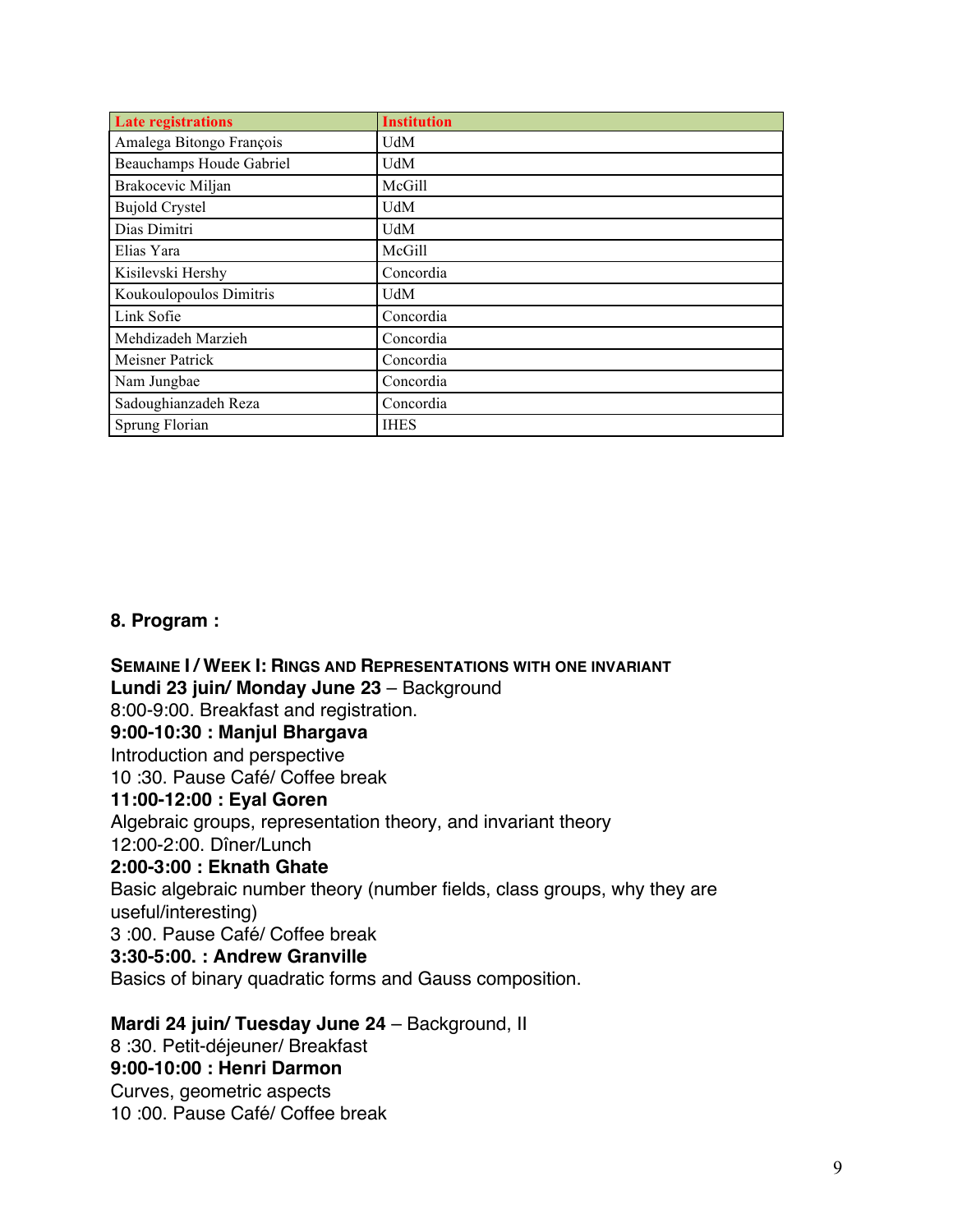#### **10:30-12:00 : Andrew Granville**

Basic analytic number theory 12:00-2:00. Dîner/Lunch **2 :00-3 :30 : Henri Darmon** Curves, diophantines aspects 3 :30. Pause Café/ Coffee break

**Mercredi 25 juin/ Wednesday June 25** – Rings and representations with one invariant,I 8 :30. Petit-déjeuner/ Breakfast **9:00-10:30 : Eyal Goren** More algebraic groups, representation theory and invariant theory. 10 :30. Pause Café/ Coffee break **11:00-12:30 : Melanie Matchett-Wood** Cubic rings 12:30-2:30. Dîner/Lunch **2:30-4:00 : Melanie Matchett-Wood** Quartic and quintic rings 4 :00. Pause Café/ Coffee break **4:30-5:30. : Jennifer Park, Arul Shankar and Frank Thorne** Problem session

**Jeudi 26 Juin/ Thursday June 26** – Rings and representations with one invariant, II 8 :30. Petit-déjeuner/ Breakfast **9:00-10:30 : Manjul Bhargava** How to count rings and fields I 10 :30. Pause Café/ Coffee break **11:00-12:30 : Melanie Matchett-Wood** Rings associated to binary n-ic forms, composition of  $2 \times n \times n$  boxes and class groups 12:30-2:30. Dîner/Lunch **2 :30-4 :00 : Takashi Taniguchi** The zeta functions attached to prehomogeneous vector spaces 4 :00. Pause Café/ Coffee break **4 :30-5 :30 : Arul Shankar and Frank Thorne** Problem session **Vendredi 27 juin / Friday June 27** – Rings and representations with one invariant, III 8 :30. Petit-déjeuner/ Breakfast **9:00-10:30 : Manjul Bhargava** How to count rings and fields II 10 :30. Pause Café/ Coffee break **11:00-12:30 : Melanie Matchett-Wood** Heuristics for number field counts and applications to curves over finite fields. 12:30-2:30. Dîner/Lunch **2:30-3:30 : Bjorn Poonen** Moduli space of rings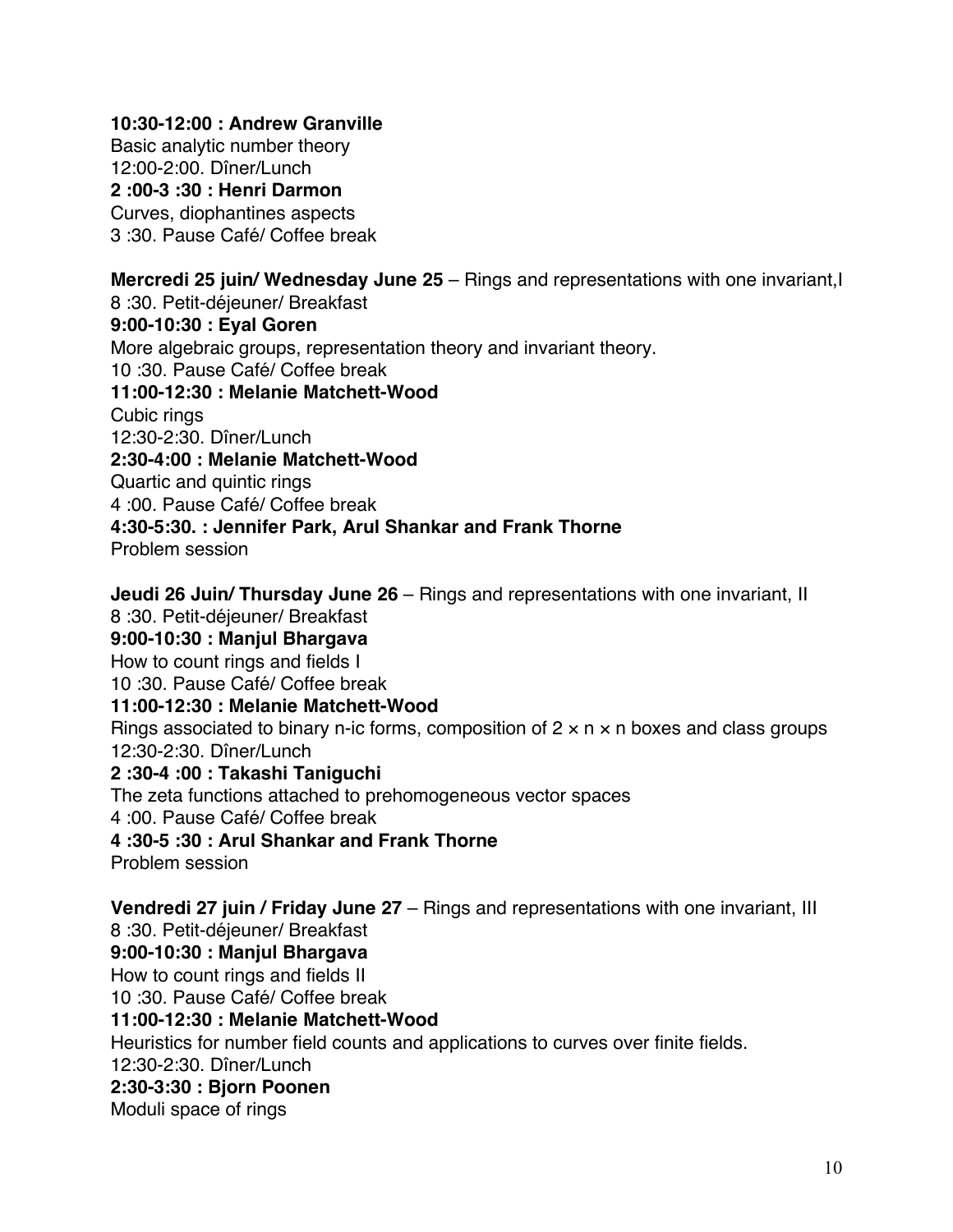3 :30. Pause Café/ Coffee break **4:00-6:00. : Arul Shankar and Frank Thorne** Problem session

**Samedi 28 juin / Saturday June 28** 8 :30. Petit-déjeuner/ Breakfast **9 :00-10 :30 : Frank Thorne**  Zeta Function methods 10 :30. Pause Café/ Coffee break **11 :00-12 :30 : Eknath Ghate** Counting Artin representations and modular forms of eight one

**SEMAINE II/ WEEK II: CURVES AND REPRESENTATIONS WITH A FREE RING OF INVARIANTS Lundi 30 juin / Monday, June 30** 8 :30. Petit-déjeuner/ Breakfast **9:00-10:30 : Arul Shankar** Binary quartic forms; bounded average rank of elliptic curves I 10 :30. Pause Café/ Coffee break **11:00-12:30 : Bjorn Poonen** Selmer groups and heuristics I 12:30-2:30. Dîner/Lunch **2:30-3:30. :Michael Stoll** Rational points on curves 3 :30. Pause Café/ Coffee break **4:00-5:00 : Jennifer Park and Arul Shankar** Problem session **Mardi 1er juillet / Tuesday, July 1**

8 :30. Petit-déjeuner/ Breakfast **9:00-10:30 : Arul Shankar** Binary quartic forms; bounded average rank of elliptic curves II 10 :30. Pause Café/ Coffee break **11:00-12:30. : Wei Ho** Coregular spaces and genus one curves 12:30-2:30. Dîner/Lunch **2:30-4:00 : Benedict Gross** Arithmetic invariant theory and hyperelliptic curves I 4 :00. Pause Café/ Coffee break **4:30-5:30 : Wei Ho and Jerry Wang** Problem session

**Mercredi 2 juillet / Wednesday, July 2**

8 :30. Petit-déjeuner/ Breakfast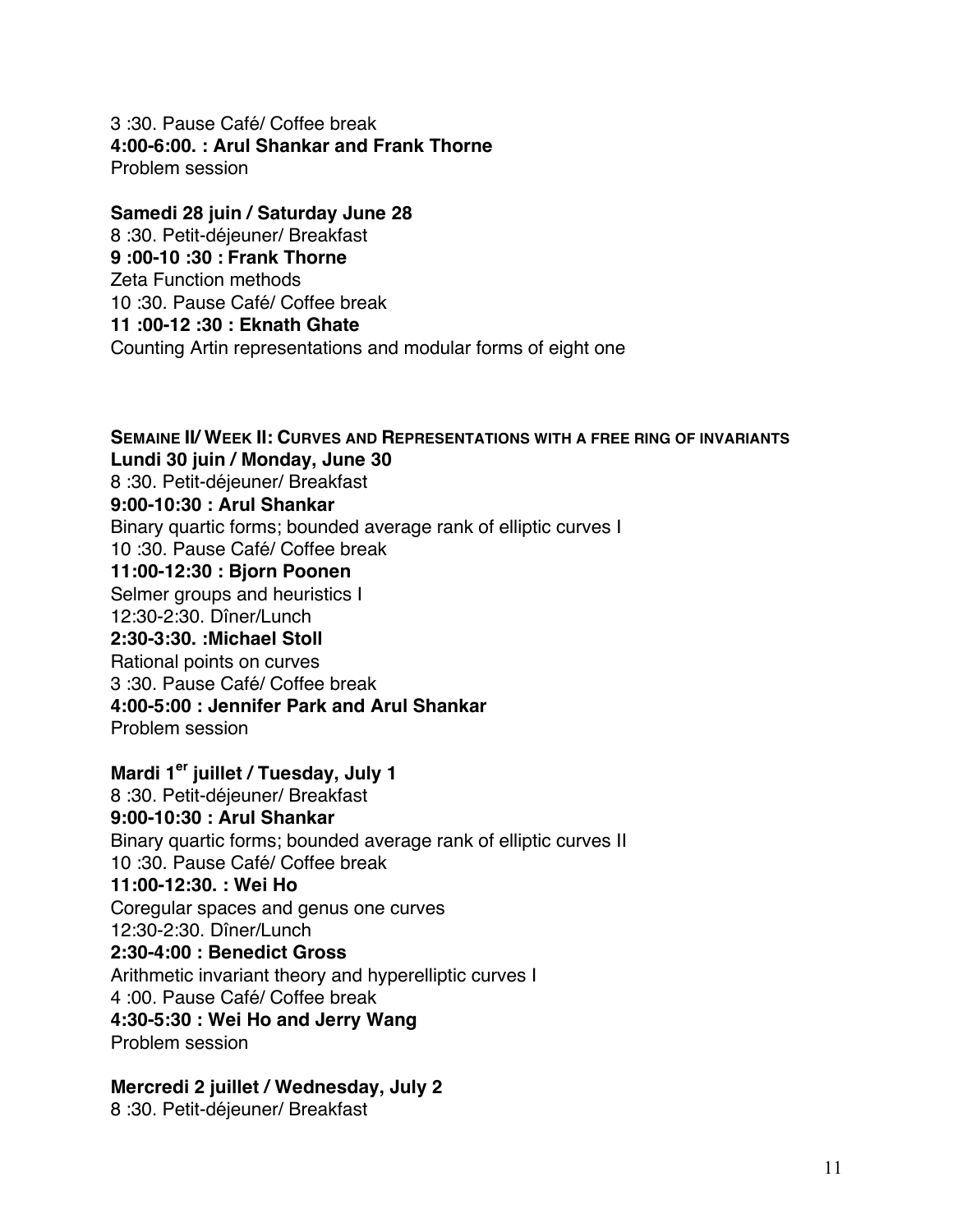#### **9:00-10:30 : Manjul Bhargava**

Applications to the Birch and Swinnerton-Dyer conjecture. 10 :30. Pause Café/ Coffee break **11:00-12:30 : Bjorn Poonen** Selmer groups and heuristics II 12:30-2:30. Dîner/Lunch **2:30-3:00 : Jerry Wang** Pencils of quadrics ; the geometry **3 :00-4 :00 : Benedict Gross** Arithmetic invariant theory and hyperelliptic curves II 4 :00. Pause Café/ Coffee break **4:30-6:00 : Jennifer Park and Jerry Wang** Problem session

**Jeudi 3 juillet / Thursday, July 3** 8 :30. Petit-déjeuner/ Breakfast **9:00-10:30 : Bjorn Poonen** Chabauty methods and hyperelliptic curves 10 :30. Pause Café/ Coffee break **11:00-12:30 : Jordan Ellenberg** Topological and algebraic geometry method over function fields I 12:30-2:30. Dîner/Lunch **2:30-3:30 : Jerry Wang** Counting methods over global fields 3 :30. Pause Café/ Coffee break **4:00-6:00 : Jordan Ellenberg, Jennifer Park and Jerry Wang** Problem session

**6 :00 : RECEPTION** 

**Vendredi 4 juillet / Friday, July 4** 8 :30. Petit-déjeuner/ Breakfast **9:00-10:00 : Jennifer Park** The Chabauty method and symmetric powers of curves 10 :00. Pause Café/ Coffee break **10:30-12:00 : Jordan Ellenberg** Topological and algebraic geometry methods over function fields II 12:30-2:00. Dîner/Lunch **2 :00-4:00 : Manjul Bhargava** Future perspectives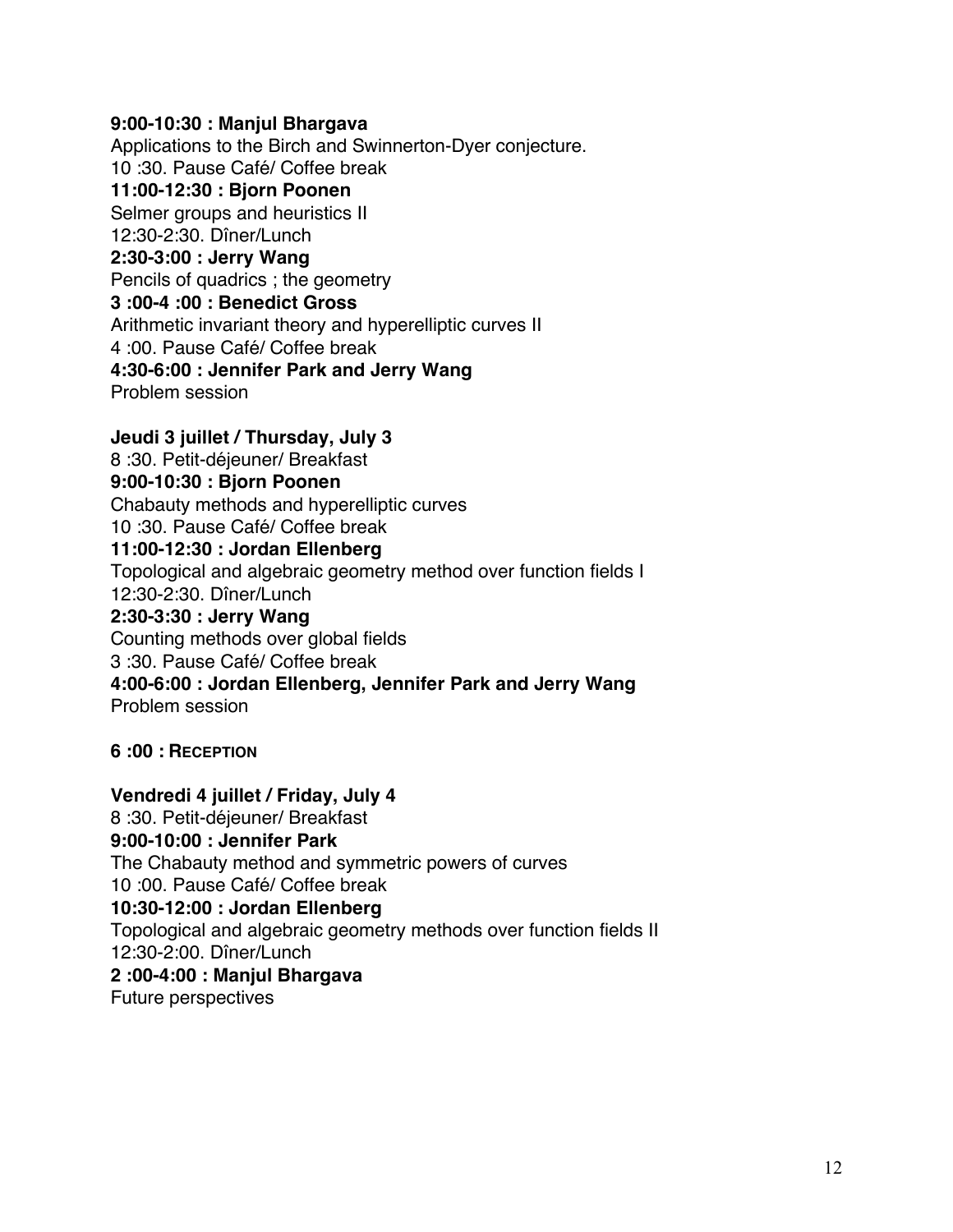## **Appendix 1: Budget**

- The expenditures are estimated at this time as we are still processing reimbursments.

- The MSRI support consists of housing and travel support; the travel is reimbursed by the MSRI directly to the participants that it supports and it is only estimated below for accouting purposes (so that the MSRI supported participants have total expenditures equal to 20.000\$).

| Funding support.                          |             |  |
|-------------------------------------------|-------------|--|
| <b>CRM</b>                                | \$20,000.00 |  |
| <b>FIELDS</b>                             | \$10,000.00 |  |
| <b>PIMS</b>                               | \$10,000.00 |  |
| <b>ISM</b>                                | \$7,500.00  |  |
| <b>MSRI</b>                               | \$20,000.00 |  |
| <b>CMS</b>                                | \$2,000.00  |  |
| Registration fees.                        | \$1,840.00  |  |
| Personal grants and lab support           | \$3000      |  |
| <b>Total support</b>                      | \$74,340.00 |  |
|                                           |             |  |
|                                           |             |  |
| <b>Summary of Expenditures.</b>           |             |  |
| Media, poster etc                         | \$1,845.09  |  |
| Receptions, coffee, speaker meals etc.    | \$7,206.25  |  |
| Speakers housing and travel               | \$28,607.75 |  |
| Student housing and travel                | \$26,387.83 |  |
| MSRI supported students, estimated travel | \$10,340.00 |  |
|                                           |             |  |
| <b>Total expenditures</b>                 | \$74,386.92 |  |

#### **a. Summary**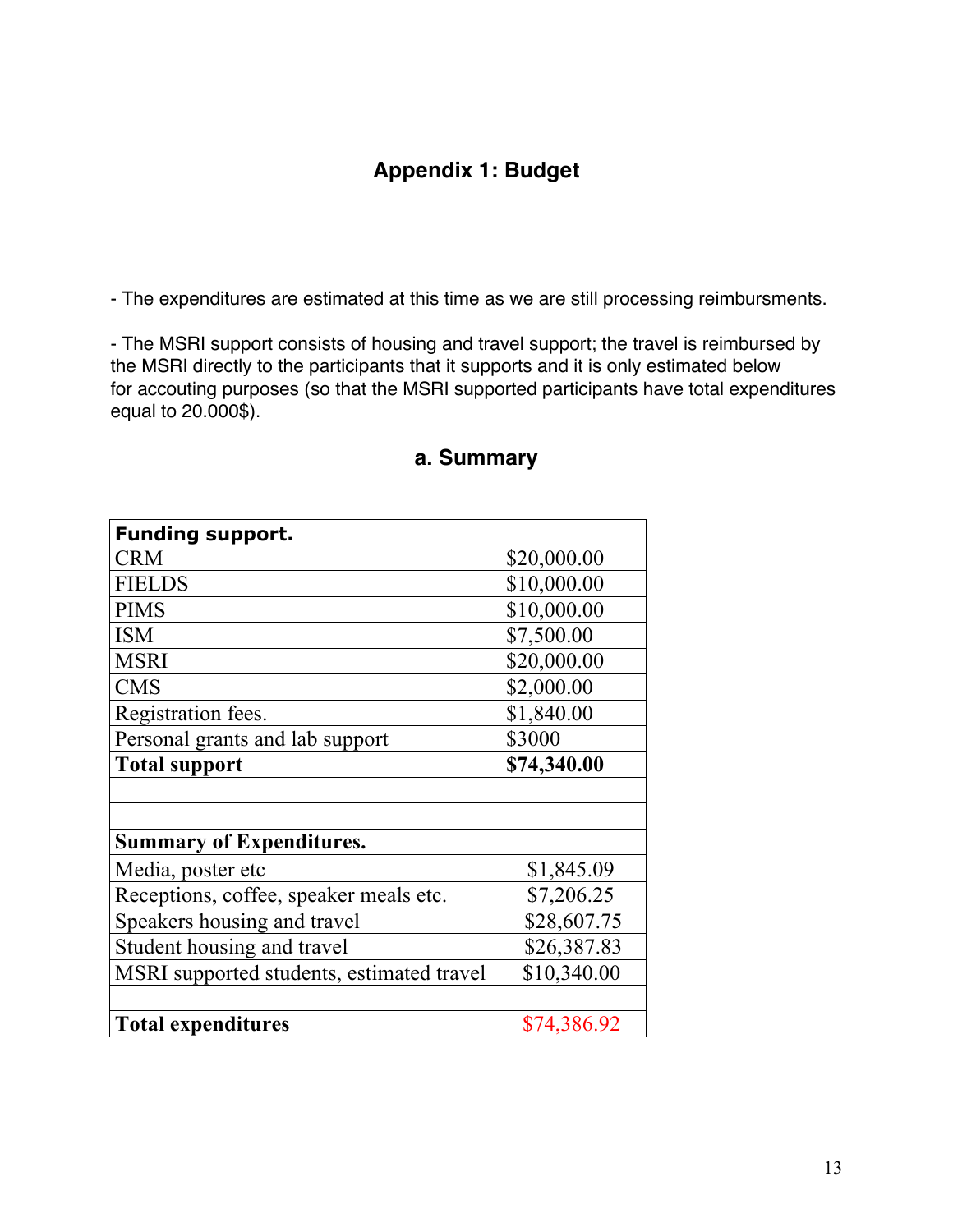# **b. Expenditures for each participant (estimated).**

| <b>Speakers</b>           | <b>Institution</b>                       | <b>Support</b> |                     |
|---------------------------|------------------------------------------|----------------|---------------------|
| Manjul Bhargava           | Princeton                                | 2,100.00\$     |                     |
| Jordan Ellenberg          | $\overline{U}$ Wisconsin                 | 400.00\$       |                     |
| <b>Eknath Ghate</b>       | <b>TIFR</b>                              | 3,510.00\$     |                     |
| <b>Benedict Gross</b>     | Harvard                                  | 2,580.00\$     |                     |
| Wei Ho                    | Columbia                                 | 1,285.00\$     |                     |
| Melanie Matchett-Wood     | U Wisconsin                              | 1,390.00\$     |                     |
| Jennifer Park             | <b>CRM</b>                               | 2,405.00\$     |                     |
| <b>Bjorn Poonen</b>       | <b>MIT</b>                               | 3,615.00\$     |                     |
| Arul Shankar              | Princeton                                | 2,000.00\$     |                     |
| Michael Stoll             | Bayreuth                                 | 3,500.00\$     |                     |
| Frank Thorne              | U South Carolina                         | 2,984.41\$     |                     |
| Jerry Wang                | Princeton                                | 2,838.34\$     |                     |
| <b>TOTAL</b>              |                                          | 28,607.75\$    |                     |
|                           |                                          |                |                     |
| <b>PARTICIPANTS</b>       | <b>Institution</b>                       | <b>Support</b> | <b>Funding Type</b> |
| Amoros Carafi Laia        | Université du Luxembourg                 | 420.00\$       | <b>SMS</b>          |
| Ananth Shankar            | Harvard University                       | 420.00\$       | <b>MSRI</b>         |
| Aryan Farzad              | University of Lethbridge                 | 420.00\$       | <b>SMS</b>          |
| Ataei Jaliseh Masoud      | Western University                       | 420.00\$       | <b>SMS</b>          |
| <b>Bates Matthew</b>      | University of Massachusetts              | 420.00\$       | <b>MSRI</b>         |
| <b>Blakestad Clifford</b> | University of Colorado Boulder           | 420.00\$       | <b>MSRI</b>         |
| Carter Brandon            | University of Michigan                   | 420.00\$       | <b>MSRI</b>         |
| Castillo Abel             | University of Illinois at Chicago        | 420.00\$       | <b>MSRI</b>         |
| Chow Dylon                | University of Illinois at Chicago        | 420.00\$       | <b>MSRI</b>         |
| Coatney Ryan              | University of Arizona                    | 420.00\$       | <b>MSRI</b>         |
| Davis Rachel              | <b>Purdue University</b>                 | 420.00\$       | <b>SMS</b>          |
| Debaene Korneel           | <b>Ghent University</b>                  | 420.00\$       | <b>SMS</b>          |
| Destagnol Kevin           | Université Paris 7                       | 420.00\$       | <b>SMS</b>          |
| Dixit Anup                | University of Toronto                    | 420.00\$       | <b>SMS</b>          |
| Dupuy Taylor              | <b>UCLA</b>                              | 660.00\$       | <b>SMS</b>          |
| Felix Adam                | University of Lethbridge                 | 420.00\$       | <b>SMS</b>          |
| Garcia-Fritz Natalia      | Queen's University                       | 660.00\$       | <b>SMS</b>          |
| <b>Gunton Cody</b>        | University of Arizona                    | 420.00\$       | <b>SMS</b>          |
| Hortsch Ruthi             | Massachusetts Institute of Technology    | 420.00\$       | <b>MSRI</b>         |
| Huang Zili                | Northwestern University                  | 420.00\$       | <b>MSRI</b>         |
| Jana Subhajit             | University of British Columbia           | 420.00\$       | <b>SMS</b>          |
| Kamenetsky Daniel         | University of South Carolina             | 420.00\$       | <b>SMS</b>          |
| Khayutin Ilya             | Hebrew University                        | 420.00\$       | <b>SMS</b>          |
| Krishnamoorthy Raju       | Columbia University                      | 420.00\$       | SMS                 |
| Lang Jaclyn               | University of California - Los Angeles   | 420.00\$       | <b>MSRI</b>         |
| LeBoudec Pierre           | Ecole Polytechnique Fédérale de Lausanne | 420.00\$       | <b>SMS</b>          |
| Lee Seok Hyeong           | Princeton University                     | 420.00\$       | <b>SMS</b>          |
| Lemke Oliver Robert       | <b>Stanford University</b>               | 660.00\$       | <b>SMS</b>          |
| Leshin Jonah              | <b>Brown University</b>                  | 420.00\$       | <b>MSRI</b>         |
| Long Misty                | Kansas State University                  | 420.00\$       | <b>MSRI</b>         |
| Maffucci Riccardo Walter  | King's College London                    | 420.00\$       | <b>SMS</b>          |